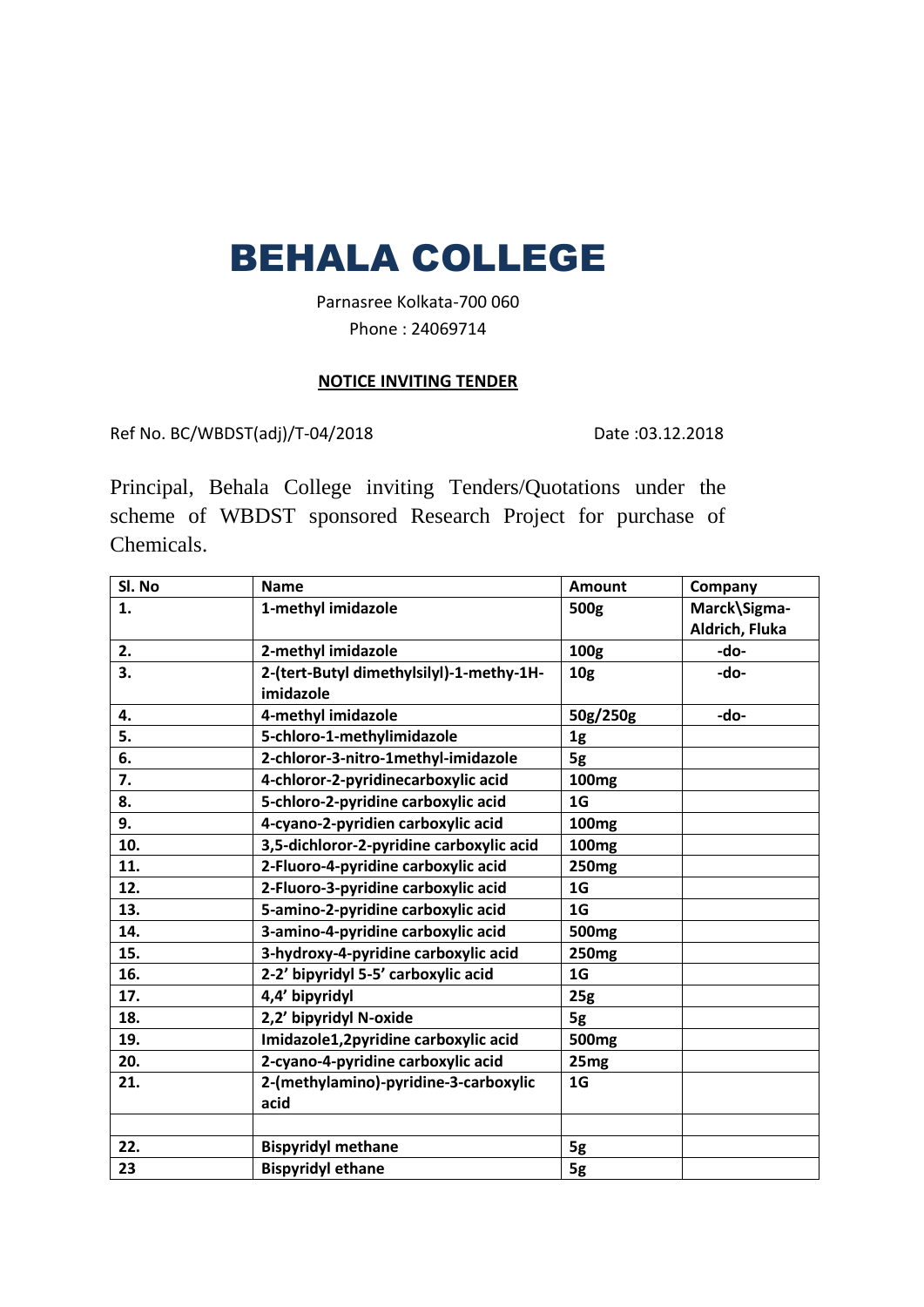| 24 | <b>Bispyridyl propane</b>              | 5g              |  |
|----|----------------------------------------|-----------------|--|
| 25 | <b>Bispyridiyl ethylene</b>            | 5g              |  |
| 26 | <b>Bispyridyl 1-propane</b>            | 5g              |  |
| 27 | Pyrene                                 | 25g             |  |
| 28 | <b>Dimethyl Terepthelate</b>           | 1 <sub>L</sub>  |  |
| 29 | <b>Dimethyl isopthalate</b>            | 500g            |  |
| 30 | <b>Monomethyl isopthalate</b>          | 1g              |  |
| 31 | Benzene 1,3-dicarboxylic acid          | 500g            |  |
| 32 | Benzene 1,4-dicarboxylic acid          | 500g            |  |
| 33 | <b>Phthalic acid</b>                   | 100g            |  |
| 34 | <b>Trimesic acid</b>                   | 100g            |  |
| 35 | 1,2,4,5- benzene tetra carboxylic acid | 100g            |  |
| 36 | 1,2,4, benzene tricarboxylic acid      | 5g              |  |
| 37 | 3,5 pyridine carboxylic acid           | 10 <sub>g</sub> |  |
| 38 | 2,5 pyridine carboxylic acid           | 100g            |  |
| 39 | 2,3 pyridine carboxylic acid           | 25g             |  |
| 36 | Citric acid monohydrate                | 500g            |  |
| 37 | Cyclopropane 1,2,3,4 tetracarboxylic   | 100g            |  |
|    | acid                                   |                 |  |
| 38 | <b>Trans aconitic acid</b>             | 25g             |  |
| 39 | 1,2,3-Benzene tricarboxylic acid       | 10 <sub>g</sub> |  |
| 40 | Napthalene 2,6 dicarboxylate           | 25g             |  |
| 41 | <b>Malonic acid</b>                    | 500g            |  |
| 42 | Cyclohexane 1,1-dicarboxylic acid      | 1g              |  |
| 43 | Cyclobutane 1,1-dicarboxylic acid      | 5g              |  |
| 44 | Allyl malonic acid                     | 10 <sub>g</sub> |  |
| 45 | <b>Mesaconic acid</b>                  | 10 <sub>g</sub> |  |
| 46 | 2,5 Furan dicarboxylic acid            | 5g              |  |
| 47 | Acetylene dicarboxylic acid            | 5g              |  |
| 48 | 3, phenyl-propanoic acid               | 100g            |  |
| 49 | 3-(4-aminophenyl) propanoic acid       | 1 <sub>G</sub>  |  |
| 50 | <b>Niodimium nitrate</b>               | 5g              |  |
| 51 | <b>Samarium Chloride</b>               | 5g              |  |
| 52 | <b>Aluminium Chloride</b>              | 500g            |  |

## **General Instructions** :

- 1. Hardcopy of the tenders should be submitted by hand to the Office of the Principal, Behala College, Parnasree, Kolkata-700 060.
- 2. Photocopies of following documents must be submitted along with the tender
	- a) PAN Card
	- b) Professional Tax Registration certificate
	- c) GST registration Certificate
	- d) Valid Trade License for the period for the specific trade
	- e) Credentials